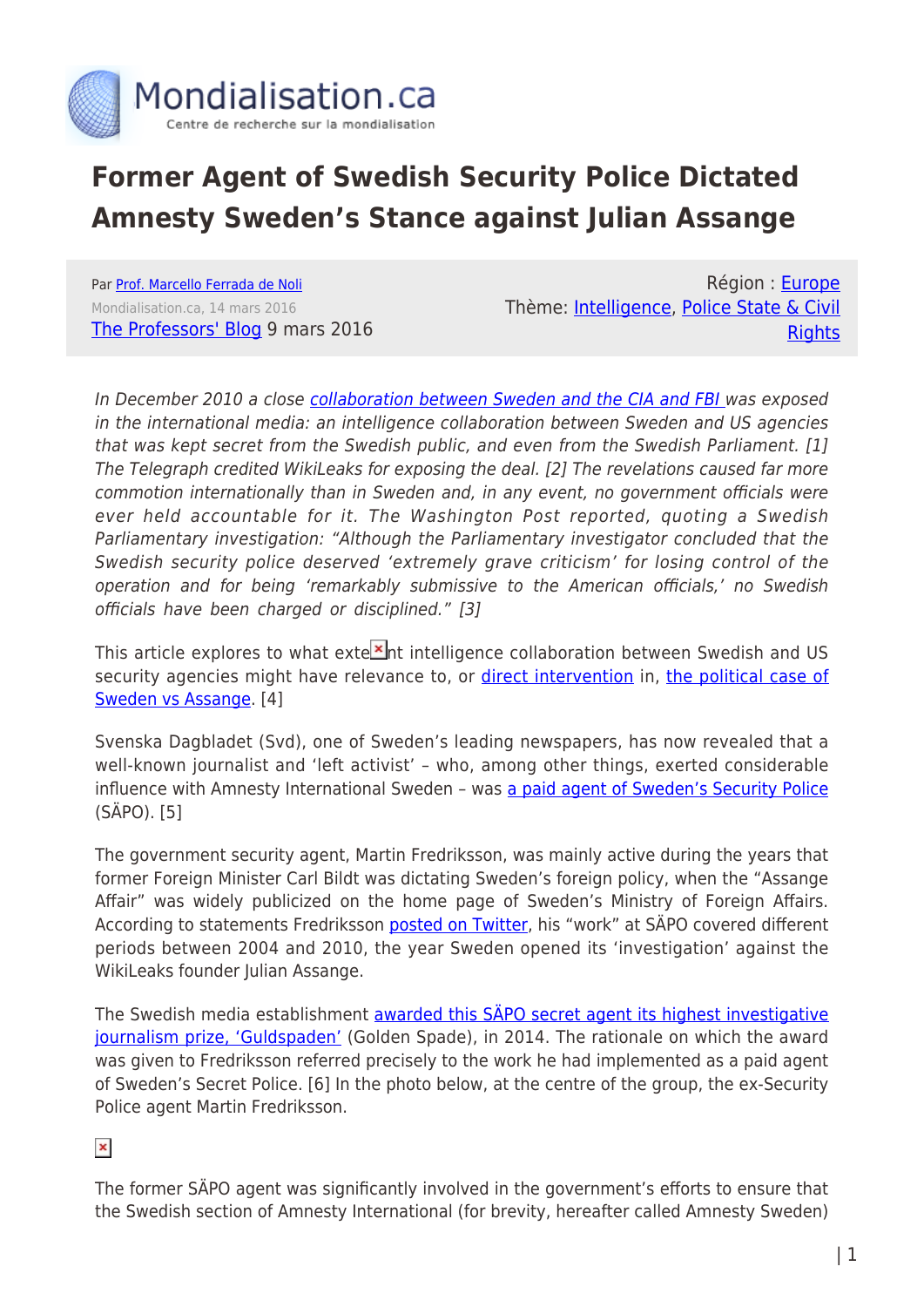would not advocate for the Swedish government to issue guarantees against the onward extradition of Julian Assange to the US, as [called for by Amnesty International,](https://www.amnesty.org/en/latest/news/2012/09/sweden-should-issue-assurance-it-won-t-extradite-assange-usa/) Amnesty Sweden's parent organization headquartered in London. [7]

In an email sent to Amnesty Sweden on 27 September 2012, Fredriksson asked a representative of Amnesty Sweden, Bobby Vellucci:

"Would Amnesty Sweden endorse the statement of Amnesty International on Assange? Meaning, that Sweden should issue guarantees that he shall not be extradited to the US? Should you not contact your mother organization (AI) and inform them that the Swedish legal system does not issue any promises or guarantees in advance, that the judiciary is independent of political decisions and that, practically, there are no legal possibilities to give Mr Assange any kind of amnesty towards the United States? …In my view, Assange first shall be handled for the crimes he is suspected of in Sweden, and according to the existing law." [8]

The content, even the phrasing, of Fredriksson's message to Amnesty Sweden is nearly identical to remarks made in an interview just weeks before by the Swedish Foreign Minister at the time, Carl Bildt. [9]

Amnesty Sweden complied immediately, and fully, with Fredriksson's request. The following day (28 September) Bobby Vellucci [declared in The Local:](http://www.thelocal.se/20120928/43510)

"We do not consider it to be appropriate or possible to ask the Swedish government to give guarantees ensuring Assange is not extradited to the US." And he added, "Amnesty's primary focus is the Swedish preliminary investigation and that Julian Assange's presence in Sweden would of course assist in the further investigation of the charges against him." [10]

By using the word "charges" instead of "accusations", Amnesty Sweden was further misleading the international public on the actual legal status of the Swedish case against Assange. [4]

It is important to clarify that the above statements by ex-SÄPO agent Fredriksson and Carl Bildt referring to the impossibility of issuing extradition guarantees are complete falsehoods. This was made clear in the filing submitted by Sweden's Prosecutor-General Anders Perklev to the Supreme Court in March 2015. With regard to the actual facts on the prospective extradition of Assange to the US, see the evidence I recently posted in "[Sweden's argument](http://theindicter.com/swedens-argument-for-refusing-to-issue-non-extradition-guarantees-to-mr-assange-is-fallacious-and-hides-real-commitment-to-the-u-s-analysis/) [for refusing to issue non-extradition guarantees to Mr Assange is fallacious and hides real](http://theindicter.com/swedens-argument-for-refusing-to-issue-non-extradition-guarantees-to-mr-assange-is-fallacious-and-hides-real-commitment-to-the-u-s-analysis/) [commitment to the US](http://theindicter.com/swedens-argument-for-refusing-to-issue-non-extradition-guarantees-to-mr-assange-is-fallacious-and-hides-real-commitment-to-the-u-s-analysis/)". [11]

Four years later, Amnesty Sweden's stance on Julian Assange appears to be still under the influence of the Swedish government. In a recent statement to the Swedish news agency  $\Pi$ , the representative of Amnesty Sweden, Madelaine Seidlitz – commenting on the UN Working Group on Arbitrary Detention's ruling that he is arbitrarily detained – insisted on reaffirming the Swedish government's narrative:

"…We also say that it is extremely important that the investigation has to be completed." [12]

 $\mathbf{X}$ [I](http://media1.theindicter.com/2016/03/Amnesty-Sweden-on-Assange.jpg)n fact, lawyer Madelaine Seidlitz is the representative given as the contact person for Amnesty Sweden's press statement arguing against Sweden giving Assange any guarantee against onward extradition, the content of which exactly conforms with former SÄPO agent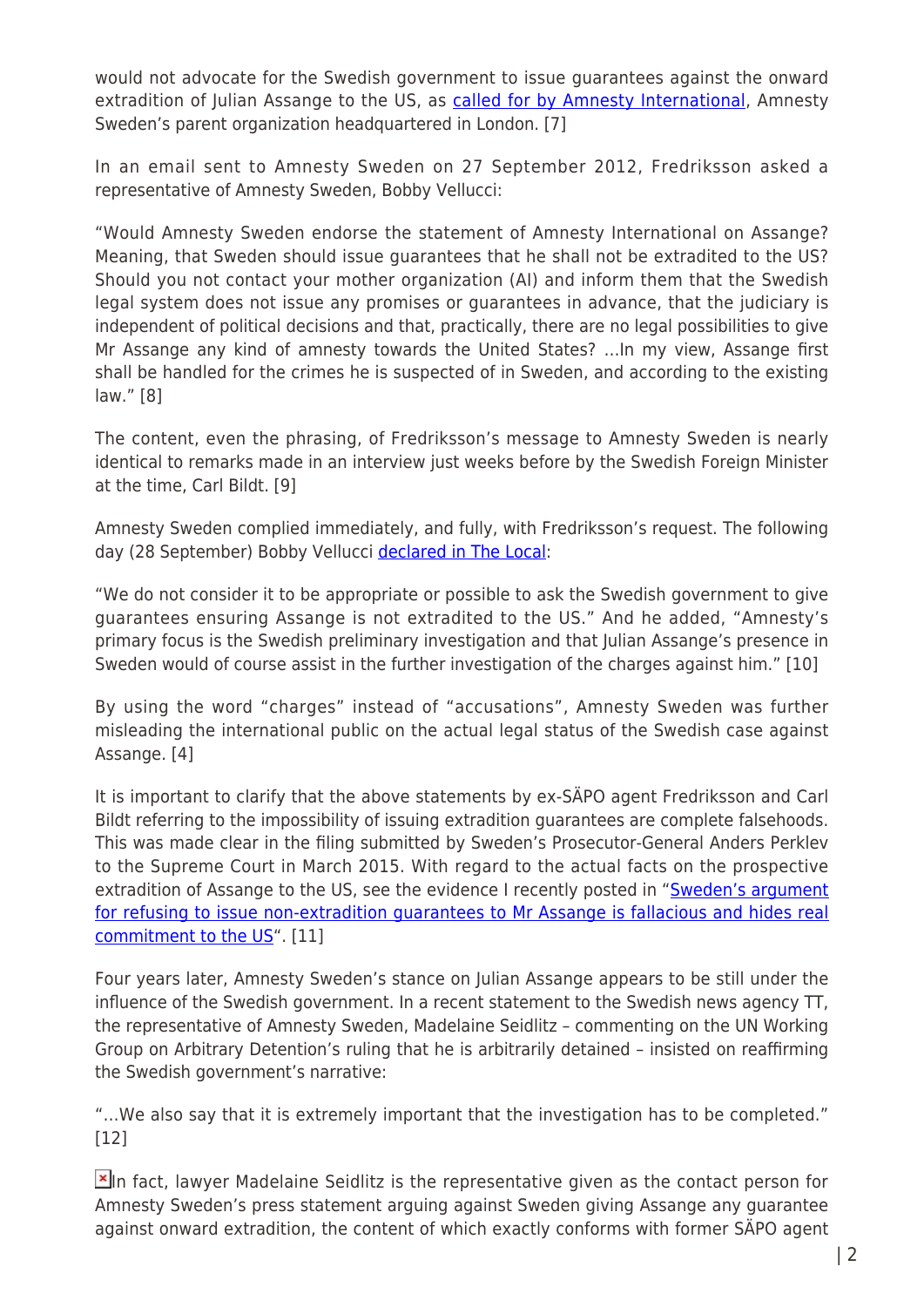Fredriksson's request. The Amnesty Sweden statement [image at right] reads:

"It is neither appropriate nor possible to ask the Swedish government for the issuing of guarantees that Assange shall not be extradited to the US. Amnesty Sweden's primary focus is the pre-trial investigation and that Julian Assange should be on site in Sweden…"

It's worth noting that Amnesty Sweden's statement has been modified several times since its original release and was eventually deleted entirely sometime around February 2016, but cached versions – such as the one reproduced in the image – still exist.

Considering the fact-based risk assessment of the likelihood of Julian Assange's extradition to the US [provided he is physically in custody on Swedish territory,](http://theindicter.com/swedens-argument-for-refusing-to-issue-non-extradition-guarantees-to-mr-assange-is-fallacious-and-hides-real-commitment-to-the-u-s-analysis/) [11] one plausible conclusion – now confirmed by the intervention of SÄPO's former agent Martin Fredriksson – would be that Amnesty Sweden simply follows the Swedish government's position, and indirectly, the US government's design.

Amnesty Sweden – a persistent tendency to deviate from the stance of its parent organization, Amnesty International

After Svd's expose, Researchgruppen – an organisation headed by Fredriksson that has done [a lot of work for feminist media –](https://twitter.com/Researchgruppen/status/251638674134036480) distanced itself from its former CEO in a [statement](http://research.nu/klargorande-om-martin-fredriksson/) of 1 March 2016 (See translated excerpt of the statement in Notes & References).[13]

Amnesty Sweden, however, has not said a word.

It is high time for Amnesty International to intervene in this situation to maintain its prestige, both in Sweden and internationally. The Swedish section of Amnesty International has shown a persistent tendency to deviate from the stance of its parent organization – from which Amnesty Sweden derives both funding and prestige – on a variety of important geopolitical issues. That was the case, for instance, in Amnesty Sweden's scandalous opposition to denouncing the arbitrary and inhuman detention of Palestinian children by the Israeli authorities. [14] Or when Amnesty Sweden's executive board [rejected human rights](http://professorsblogg.com/2014/05/11/swedish-amnesty-international-voted-for-reject-support-to-human-right-issues-on-assange-snowden-and-guantanamo-prisoners/) [initiatives proposed at its AGM regarding Assange and Snowden](http://professorsblogg.com/2014/05/11/swedish-amnesty-international-voted-for-reject-support-to-human-right-issues-on-assange-snowden-and-guantanamo-prisoners/) following the persecution both have been subjected to by the US. [15]

Although Amnesty Sweden declares that, in principle, it is totally independent from the Swedish state, it receives government funding for the implementation of projects referred to as "training on Human Rights". [16] [17] [18]

This is quite contrary to the stance we take in [Swedish Doctors for Human Rights \(SWEDHR\).](https://en.wikipedia.org/wiki/Swedish_Doctors_for_Human_Rights) We believe that a sine qua non factor in a human rights organization's credibility is total independence from government and corporate funding. [19]

Professor [Marcello Ferrada de Noli](https://en.wikipedia.org/wiki/Marcello_Ferrada_de_Noli) is chairman of Swedish Doctors for Human Rights and Editor-in-Chief of The Indicter. Also publisher of [The Professors' Blog](http://professorsblogg.com), and CEO of [Libertarian](http://libertarianbooks.se) Books - Sweden. Author of Sweden VS. Assange - Human Rights Issues, and other [books](http://libertarianbooks.se/) [and essays](http://libertarianbooks.se/). Further information at The indicter's [Editorial Board.](http://theindicter.com/editorial-board/) Reachabel via email at [editors@theindicter.com](mailto:editors@theindicter.com), [fdenoli@gmail.co. F](mailto:fdenoli@gmail.com)ollow this author on Twitter: [@Professorsblogg](https://twitter.com/professorsblogg)

Notes and References

[1] M Ferrada de Noli, "[Who are behind the 'Swedish prosecution' of Assange, and Why?](http://professorsblogg.com/2014/11/05/who-are-behind-the-assange-prosecution-and-why/)" The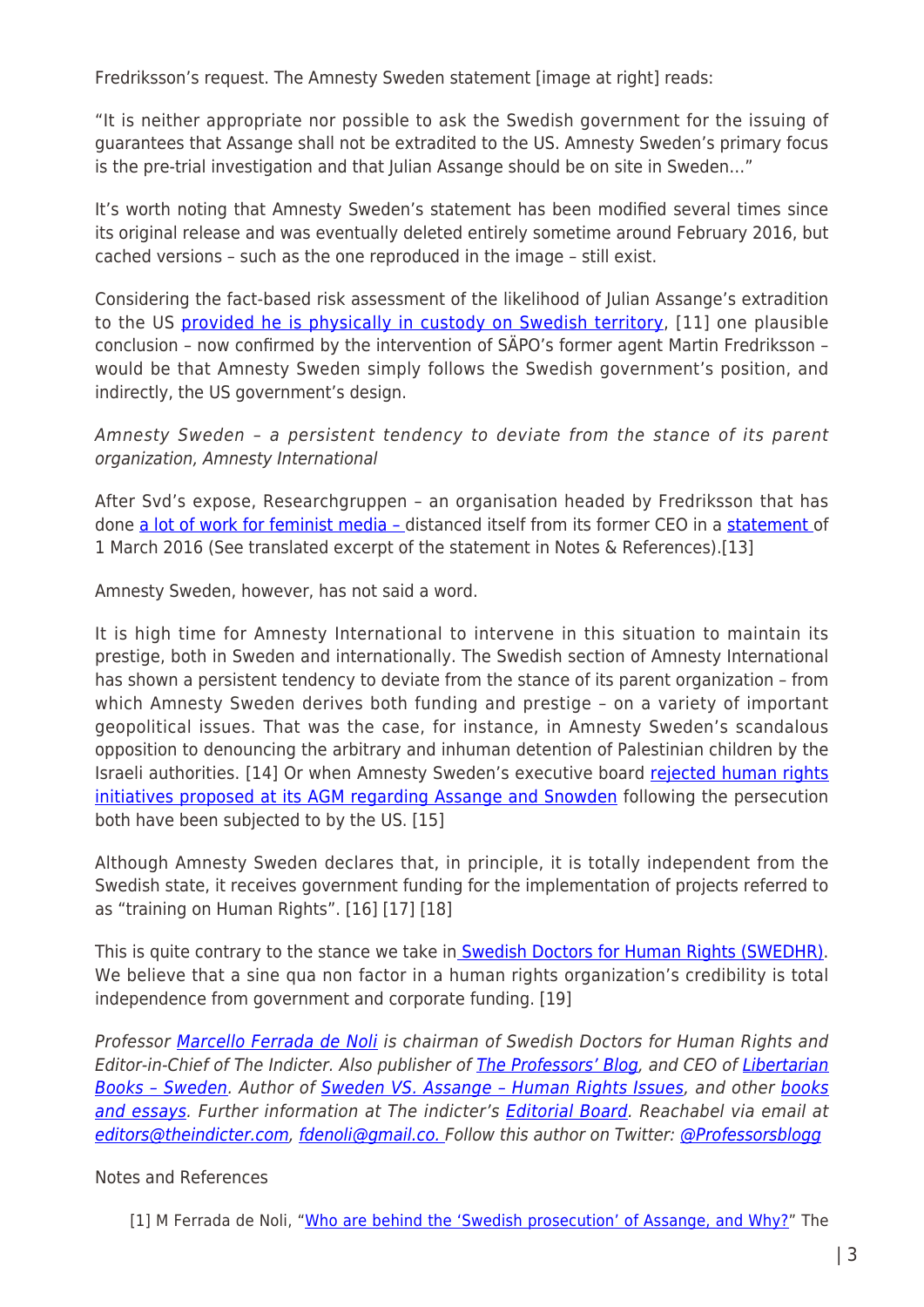Professors' Blog, 5 Nov 2014.

[2] From The Daily Telegraph, 15 Dec 2010:

 $\pmb{\times}$ 

[3] In Craig Whitlock's article "[New Swedish Documents Illuminate CIA Action](http://www.washingtonpost.com/wp-dyn/content/article/2005/05/20/AR2005052001605.html)", The Washington Post, 21 May 2005

[4] M Ferrada de Noli, "[Sweden VS. Assange. Human Rights Issues & Political Background](http://media2.libertarianbooks.se/2016/02/SWEDEN-VS.-ASSANGE-%E2%80%93-HUMAN-RIGHTS-ISSUES-%E2%80%93-THE-POLITICAL-BACKGROUND.-By-Prof-Marcello-Ferrada-de-Noli.pdf)". Libertarian Books, Sweden, 2014 & 2016. 342 pages, free download PDF.

[5] Sam Sundberg: ["När verklighetens Salander sålde ut till Säpo." S](http://www.svd.se/nar-verklighetens-salander-salde-ut-till-sapo)venska dagbladet, 5 March 2016.

[6] Arbetaren, "[Prisbelönad journalist avlönad av Säpo i åratal](http://www.arbetaren.se/2016/03/02/prisbelonad-journalist-avlonad-av-sapo-i-aratal/)" ["Prize-winner journalist was during years paid by SÄPO"]. 2 March 2016.

[7] Amnesty International, headquarters based in London: ["Sweden should issue assurance it](https://www.amnesty.org/en/latest/news/2012/09/sweden-should-issue-assurance-it-won-t-extradite-assange-usa/) [won't extradite Assange to USA](https://www.amnesty.org/en/latest/news/2012/09/sweden-should-issue-assurance-it-won-t-extradite-assange-usa/)", 27 Sept 2012.

[8] Email translated from its [publication in Flashback,](https://www.flashback.org/sp56553706) a Swedish forum allocating a chapter on the Assange case; this is a thread exhibiting over seven million reader-visits ( $N = 7089375$ , retrieved 6 March 216). Martin Fredriksson acknowledged the authenticity of the email.message to Amnesty in [a post on Twitter](https://twitter.com/Researchgruppen/status/251638674134036480) done by @Researchgruppen. The email exchange was [first](https://www.flashback.org/sp39565370) [published in the abovementioned forum](https://www.flashback.org/sp39565370) on the 28 Sept 2012. There it referred the source "http://www.martinfredriksson.net/wik...ange vs Sweden" - a link which now appears blind. Here below the screenshot (click on image to enlarge):

 $\pmb{\times}$ 

[9] Carl Bildt, then Sweden's foreign minister, [declared in DN](http://www.dn.se/nyheter/varlden/alba-varnar-storbritannien/) 19 August 2012:

– Rättssystemet i Sverige är oberoende. Jag kan inte göra några uttalanden som binder rättssystemet på något sätt. Då skulle jag bryta mot den svenska grundlagen.

Previously, Bild said during an [interview in Belgrade](http://www.b92.net/eng/news/politics.php?yyyy=2010&mm=12&dd=08&nav_id=71392):

Sweden has "independent judiciary, guaranteed by law," and that "political authorities do not influence its work"

[10] Oliver Gee, "Assange 'quarantees' spark Amnesty spat". The Local, 28 Sept 2012.

[11] M Ferrada de Noli, "[Sweden's argument for refusing to issue non-extradition guarantees to](http://theindicter.com/swedens-argument-for-refusing-to-issue-non-extradition-guarantees-to-mr-assange-is-fallacious-and-hides-real-commitment-to-the-u-s-analysis/) [Mr Assange is fallacious and hides real commitment to the U.S.](http://theindicter.com/swedens-argument-for-refusing-to-issue-non-extradition-guarantees-to-mr-assange-is-fallacious-and-hides-real-commitment-to-the-u-s-analysis/)" The Indicter, 20 Feb 2016.

[12] [Amnesty Press](http://www.amnestypress.se/media/issues/pdf/2016/AmnestyPress%20Nr%201%202016.pdf), 2016, N° 1, page 28.

[13] Statement posted by Researchgruppen at [research.nu](http://research.nu/klargorande-om-martin-fredriksson/), 1 March 2016. Excerpts: